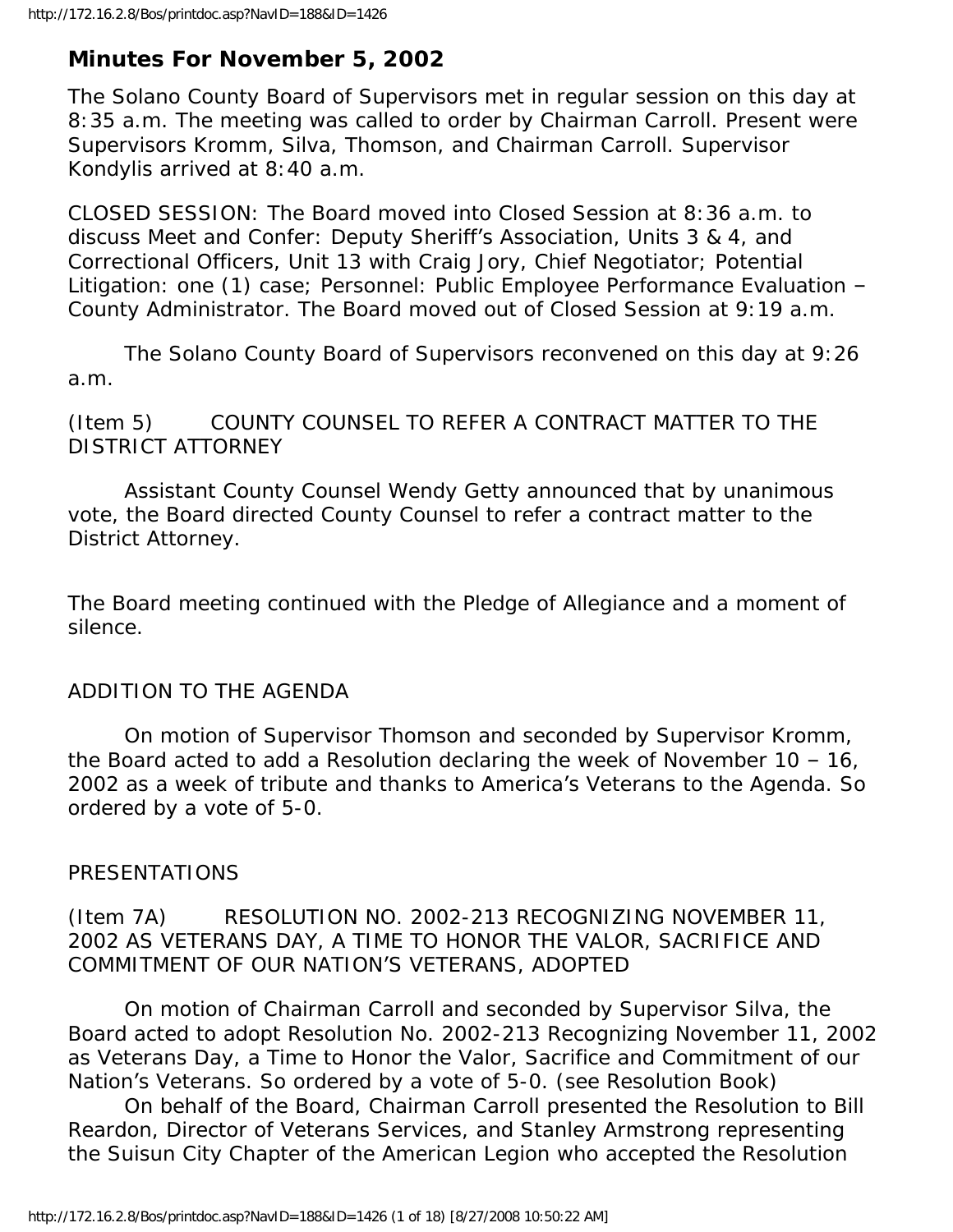on behalf of all the Veterans and Veterans service groups in Solano County.

(Item 7B) RESOLUTION NO. 2002-223 DECLARING THE WEEK OF NOVEMBER 10 – NOVEMBER 16, 2002 AS A WEEK OF TRIBUTE AND THANKS TO AMERICA'S VETERANS, ADOPTED

 On motion of Supervisor Thomson and seconded by Supervisor Silva, the Board acted to adopt Resolution No. 2002-223 Declaring the Week of November 10 – 16, 2002 as a Week of Tribute and Thanks to America's Veterans. So ordered by a vote of 5-0. (see Resolution Book)

 On behalf of the Board, Chairman Carroll presented the Resolution to Kathleen Heeren, Commander American Legion Post 165, and Donna Suiter, acting President of the America Legion Post 165 Auxiliary. Commander Heeren accepted the resolution on behalf of all Solano County Veterans, and outlined the Veterans Day commemorative program.

### ITEMS FROM THE FLOOR

# APPEARANCE BY DONALD TIPTON, REGARDING VARIOUS ISSUES

Donald Tipton, Vallejo, voiced his concerns regarding grading that has been done at the construction site of the Highway Church of God in Christ in the Homeacres area and the potential flooding problems with block drainage lines, and with the lack of dust control on the site. Mr. Tipton provided the Board with a facsimile that was sent to the Department of Environmental Management from Vallejo Sanitation and Flood Control (VSFCD) regarding this site. Mr. Tipton also voiced concerns regarding a Public Notice to Residents in the vicinity of 1100 block of Warren Avenue in Vallejo, incorporated herein by reference, regarding hazardous waste levels of metals on the property, and the lack of notification to the Homeacres Improvement Association and VSFCD for pollution control.

#### APPROVAL OF AGENDA

On motion of Supervisor Kromm and seconded by Supervisor Kondylis, the Board acted to approve the submitted Agenda, incorporated herein by reference, with the following modifications:

(Item 7B) Resolution declaring the week of November  $10 - 16$ , 2002 as a week of tribute and thanks to America's Veterans, added to the Agenda.

(Item 15B) Adoption of a resolution amending the Alphabetical Listing of Classes and Salaries to add the new classification of Chief Deputy Public Administrator/Public Guardian/Public Conservator, Deputy Public Administrator/ Public Guardian/Public Conservator and Public Administrator/Public Guardian; adoption of a resolution amending the Allocation List in the Public Guardian's Office and the Sheriff's Office to reflect the classification changes, removed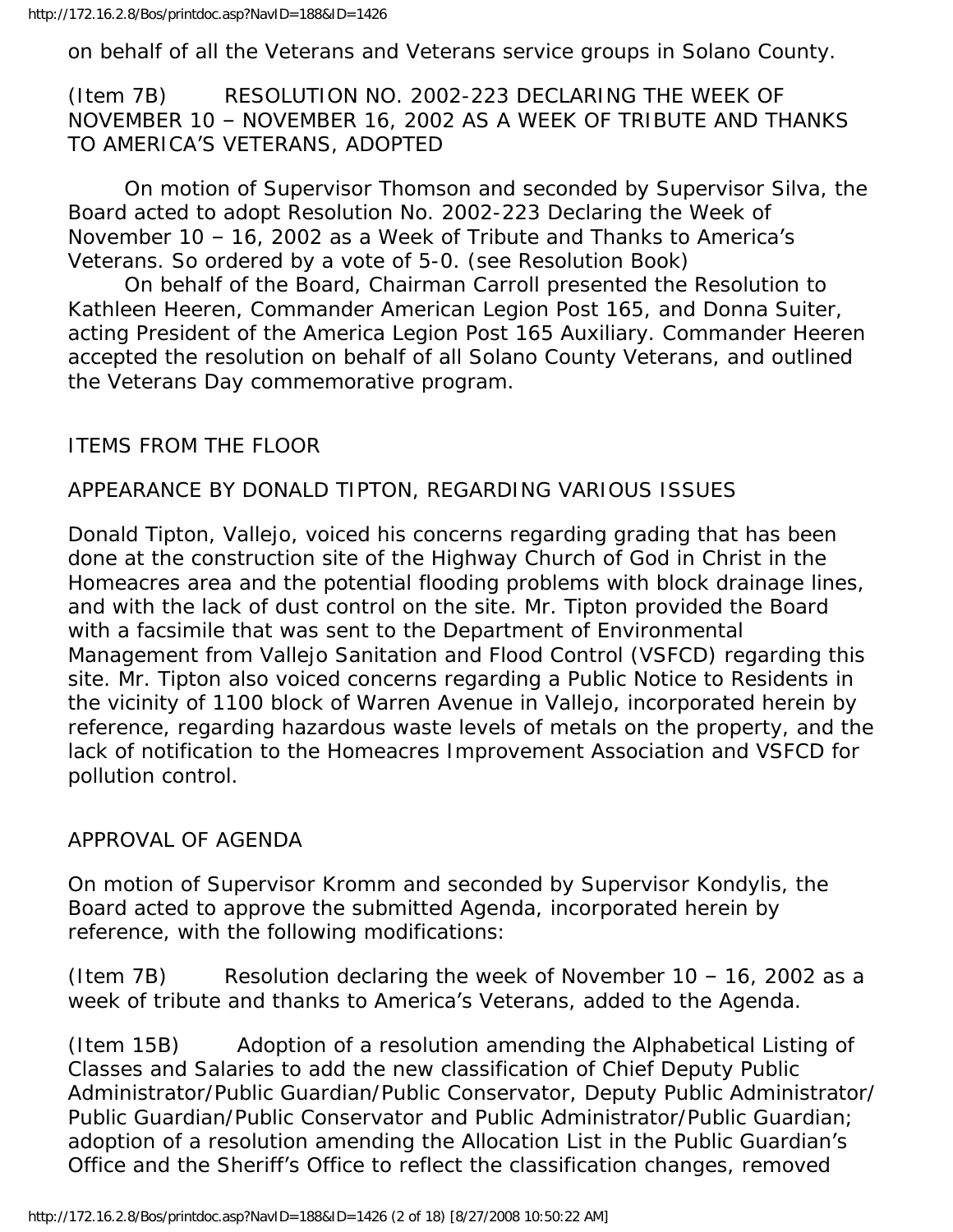from the Consent Calendar.

(Item 20A) Approval of an agreement with D. H. Blattner & Sons, Inc. for the maintenance and repair of specific county roads during the construction of the High Winds wind power project in the Montezuma Hills area, removed from the Consent Calendar.

So ordered by a vote of 5-0.

### CONSENT CALENDAR

On motion of Supervisor Kromm and seconded by Supervisor Thomson, the Board acted to approve the following Consent Calendar items by a vote of 5-0.

(Item 13) PROCLAMATION DECLARING NOVEMBER 2002 AS LUNG CANCER AWARENESS MONTH, approved.

(Item 14) RESOLUTION NO. 2002-214 AUTHORIZING CONVEYANCE OF INTEREST IN OLD TOWN HALL IN VACAVILLE, adopted. (see Resolution Book)

(Item 15A) RESOLUTION NO. 2002-215 AMENDING THE ALPHABETICAL LISTING OF CLASSES AND SALARIES (ASSISTANT SUPERINTENDENT, JUVENILE HALL), adopted. (see Resolution Book)

(Item 16A) GRANT AGREEMENT FROM THE PUBLIC HEALTH INSTITUTE/ CALIFORNIA CENTER FOR RESEARCH ON WOMEN AND FAMILIES RE CALWORKS/CHILD WELFARE PARTNERSHIP, as outlined in the Agenda Submittal from Health and Social Services dated November 5, 2002, incorporated herein by reference, approved and Chairman authorized to sign said contract on behalf of Solano County.

APPROPRIATION TRANSFER IN THE AMOUNT OF \$31,000 FROM UNANTICIPATED REVENUE, as outlined in the Agenda Submittal from Health and Social Services dated November 5, 2002, incorporated herein by reference, approved.

(Item 16B) SUBMISSION OF GRANT APPLICATION TO THE STATE DEPARTMENT OF ALCOHOL AND DRUG PROGRAMS RE DEVELOPMENT OF STRENGTHENING CONNECTIONS INITIATIVE, A SAFE AND DRUG-FREE SCHOOLS AND COMMUNITIES PREVENTION PROGRAM, as outlined in the Agenda Submittal from Health and Social Services dated November 5, 2002, incorporated herein by reference, approved.

(Item 16C) GRANT FUNDING IN THE AMOUNT OF \$45,050 FROM THE STATE EMERGENCY MEDICAL SERVICES AUTHORITY RE UPDATE OF SOLANO COUNTY TRAUMA CARE, as outlined in the Agenda Submittal from Health and Social Services dated November 5, 2002, incorporated herein by reference, accepted.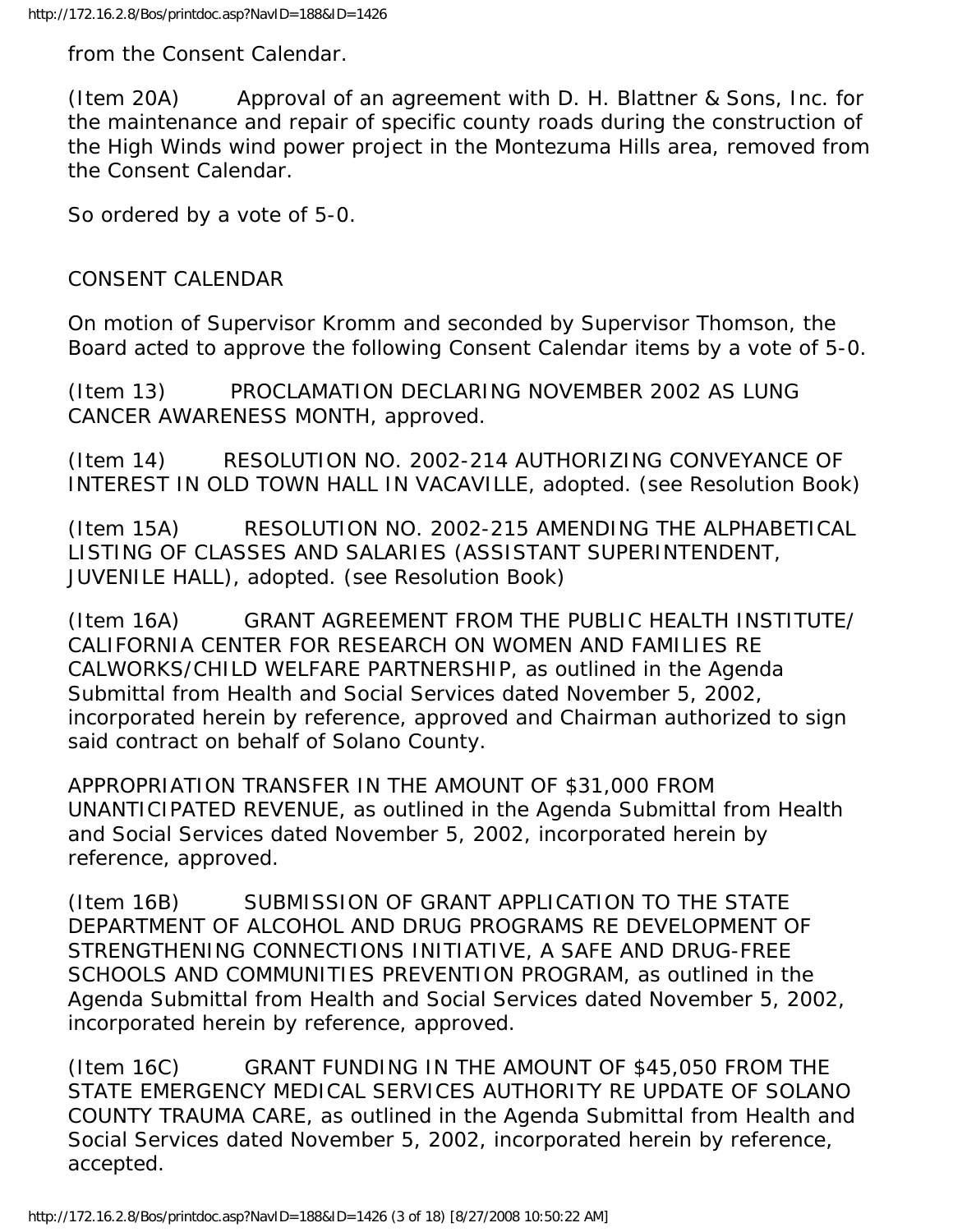APPROPRIATION TRANSFER IN THE AMOUNT OF \$20,000 FROM UNANTICIPATED REVENUE, as outlined in the Agenda Submittal from Health and Social Services dated November 5, 2002, incorporated herein by reference, approved.

(Item 17) ADDENDUM TO CONTRACT WITH PRINTING NETWORKING MAILING INFORMATION TECHNOLOGY RE BULK MAILING SERVICES, as outlined in the Agenda Submittal from Child Support Services dated November 5, 2002, incorporated herein by reference, approved and Chairman authorized to sign said contract on behalf of Solano County.

(Item 18) RESOLUTION NO. 2002-218 AMENDING THE LIST OF NUMBERS AND CLASSIFICATIONS OF POSITIONS WITHIN SOLANO COUNTY (PROBATION DEPARTMENT), adopted. (see Resolution Book)

(Item 19A) RESOLUTION NO. 2002-219 APPROVING THE EXECUTION OF AGREEMENT 02-204-720 WITH THE CALIFORNIA DEPARTMENT OF BOATING AND WATERWAYS AND PROVIDE AUTHORIZATION FOR THE SHERIFF TO SIGN CONTRACT AND ALLOW APPROPRIATION OF UNANTICIPATED REVENUE AND FIXED ASSET PURCHASE IN THE AMOUNT OF \$23,400, adopted. (see Resolution Book)

(Item 19B) RESOLUTION NO. 2002-220 APPROVING PARTICIPATION IN A STATE DOMESTIC PREPAREDNESS EQUIPMENT GRANT, adopted. (see Resolution Book)

APPROPRIATION TRANSFER FROM UNANTICIPATED REVENUE IN THE AMOUNT OF \$136,611, as outlined in the Agenda Submittal from the Sheriff's Office/ Emergency Services dated November 5, 2002, incorporated herein by reference, approved.

(Item 20B) RESOLUTION NO. 2002-221 ADOPTING SOLANO COUNTY'S DISADVANTAGED BUSINESS ENTERPRISE PROGRAM FOR FEDERALLY ASSISTED TRANSPORTATION PROJECTS FOR FEDERAL FISCAL YEAR 2002-03, adopted. (see Resolution Book)

(Item 21) RESOLUTION NO. 2002-222 AUTHORIZING SUSAN COHEN, AGRICULTURAL COMMISSIONER TO EXECUTE AGREEMENT NUMBER 02-0248 FOR JULY 2002 THROUGH JUNE 2003, adopted. (see Resolution Book)

#### **ORDERS**

(Item 20A) AGREEMENT WITH D. H. BLATTNER & SONS, INC. FOR ROAD MAINTENANCE AND REPAIR RE HIGH WINDS WIND POWER PROJECT, APPROVED

The Board was provided with an Agenda Submittal from the Department of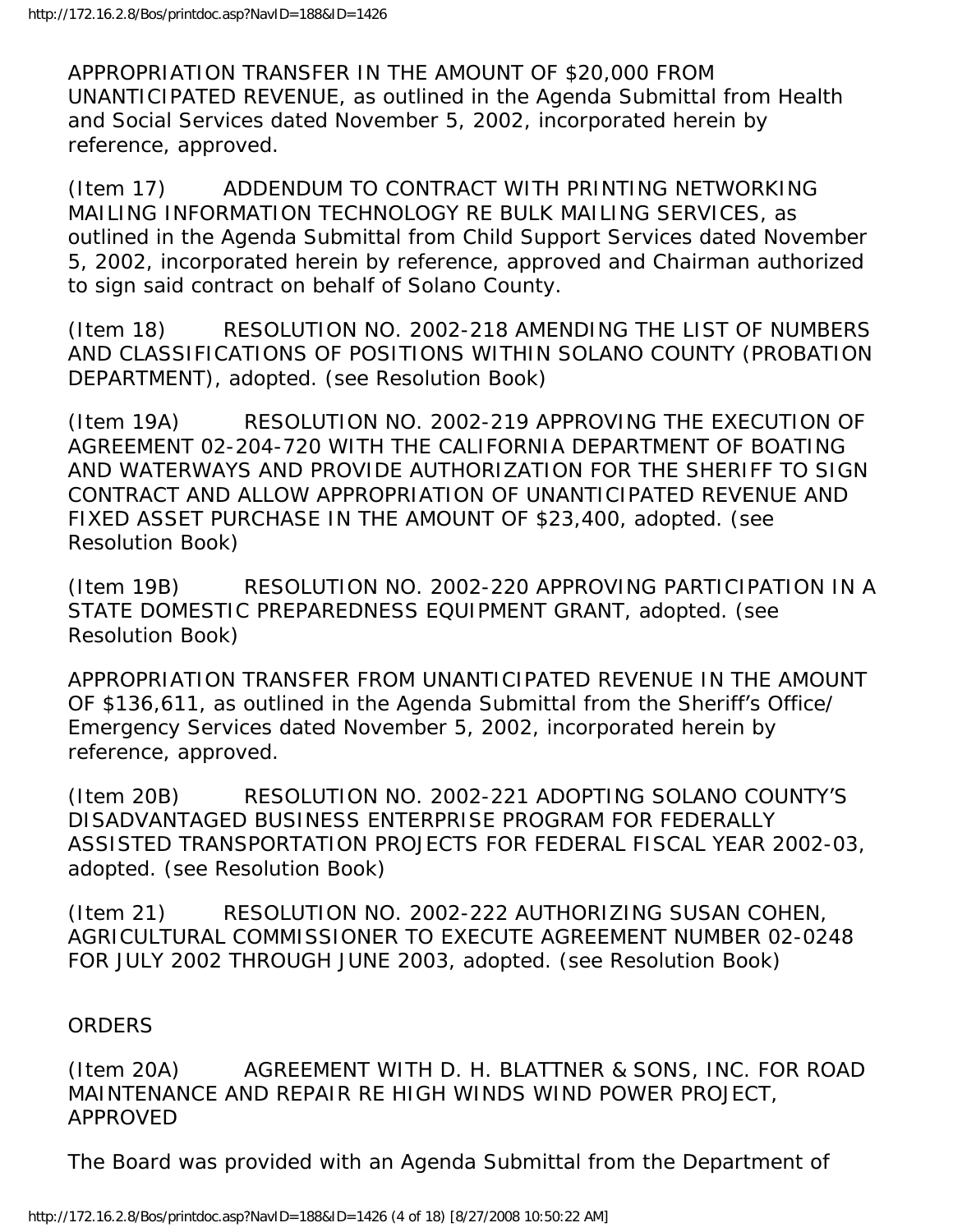Transportation dated November 5, 2002, incorporated herein by reference, regarding a contract for the maintenance and repair of County roads that will be impacted by the construction of the High Winds wind power project in Montezuma Hills area.

Supervisor Kondylis expressed her opposition to the wind power project because of the number of birds killed.

 On motion of Supervisor Kondylis and seconded by Supervisor Silva, the Board acted to approve the agreement with D. H. Blattner and Sons, Inc. So ordered by a vote of 5-0.

(Item 15B) RESOLUTION NO. 2002-216 AMENDING THE ALPHABETICAL LISTING OF CLASSES AND SALARIES (SHERIFF AND PUBLIC GUARDIAN/ CONSERVATOR'S OFFICE), ADOPTED

 RESOLUTION NO. 2002-217 AMENDING THE LIST OF NUMBERS AND CLASSIFICATIONS OF POSITIONS WITHIN SOLANO COUNTY (PUBLIC GUARDIAN), ADOPTED

The Board was provided with an Agenda Submittal from Human Resources dated November 5, 2002, incorporated herein by reference, regarding the transition of the Public Administrators Office into the Public Guardian/ Conservator's Office.

Art Grubel, Executive Director SEIU, Local 1280, AFL-CIO, voiced concern that this action will incorporate the duties of the Conservatorship Investigator into a new classification of Chief Deputy. The Chief Deputy position will be filled through an open recruitment with the possibility of leaving the incumbent investigator without a job, which amounts to a layoff and it would be a meet and confer issue. This result was not clearly addressed in the report. Director of Human Resources Yolanda Irigon noted that prior to any action

taken her department would meet with the union to meet and confer on the impacts of the decision.

County Administrator Michael Johnson noted the creation of the Chief Deputy position is to meet the needs of the office as a whole with the expansion to the Public Administrator function, and discussed the rationale in the position changes.

Mr. Grubel noted the concern is with the investigator if he does not get the upgraded job.

Responding to comments by Supervisor Kondylis regarding the new position doing the investigator positions work, and placement of the displaced worker, Ms. Irigon noted the Chief Deputy position would be doing the investigations. During discussions with the union options will be discussed for the incumbent if needed. If there is a layoff the person can request a preferential transfer. Responding to questions posed by Chairman Carroll regarding retirements, Mr. Johnson discussed salary structure changes, plans of Gail Lamkins retirement, recruitment for the department head position, and the expanded management depth for the department with the new position.

Responding to comments from Supervisor Silva regarding the incumbent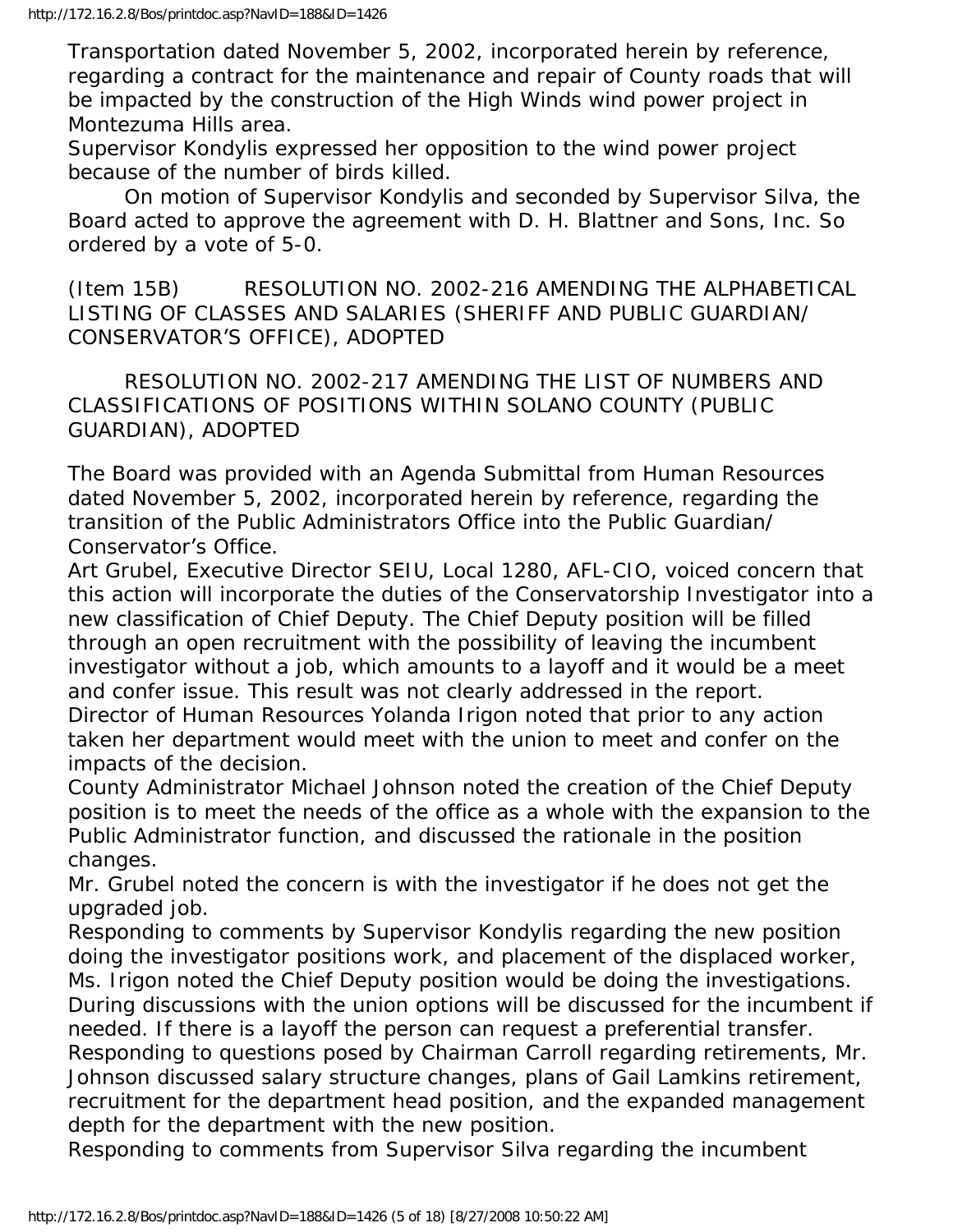meeting the qualifications for this position, Ms. Irigon noted with approval of the this action the recruitment for the position of Deputy will be opened, and the qualifications of the applicants would be reviewed when the recruitment is underway.

Supervisor Silva expressed concern with the elimination of the investigators' position. Ms. Irigon noted the footnote on the resolution that "Deletion of the Conservatorship Investigator will occur upon appointment of the new Chief Deputy PA/PG/PC." This will allow discussions with SEIU and to continue the recruitment process without jeopardizing the employee.

Chairman Carroll voiced concern with the person in the investigator's position, and feels that the management person will not be able to absorb the investigator responsibilities along with the other management responsibilities. Responding to concerns voiced by Supervisor Silva regarding qualifications, Ms. Irigon noted meet and confer meetings with Local 535, and after these meetings the decision was made to open the recruitment rather than a closed recruitment process.

Supervisor Kromm feels this action is consistent with the department reorganization, and feels the Assistant Department Head position is needed. Anes Lewis-Partridge, SEIU Local 535, representing the Deputy Public Guardians within the department noted there was a meet and confer on the impact of this change. Some of the union membership were concerned with the new classification and requested an open recruitment to ensure an open and fair process.

 On motion of Supervisor Kromm and seconded by Supervisor Kondylis, the Board acted to adopt Resolution No. 2002-216 Amending the Alphabetical Listing of Classes and Salaries (Sheriff and Public Guardian/Conservator's Office) and Resolution No. 2002-217 Amending the List of Numbers and Classifications of Positions Within Solano County (Public Guardian). So ordered by a vote of 5-0. (see Resolution Book)

(Item 23B) FINAL REPORT ON 2002-03 STATE BUDGET PROCESS AND 2001-02 LEGISLATIVE SESSION RECEIVED

# SOLANO COUNTY 2003 LEGISLATIVE PLATFORM, ADOPTED

Paul Yoder, Legislative Analyst, Gerber Shaw & Yoder, introduced Assemblywoman Helen Thomson and Candidate for the 8th Assembly District Lois Wolk, reviewed the information contained in the Agenda Submittal from the County Administrator's Office dated November 5, 2002, incorporated herein by reference, emphasizing defeat of the undoing of the Vehicle License Fee (VLF) backfill, the elimination of the Williamson Act Subvention funds, and the child support penalties to the counties. Overall, bills that were objected to by the counties were defeated.

Assemblywoman Thomson thanked the Board for their help and support during her term, cautioned the Board regarding the 2002-2003 budget and the ensuing budget deficit. Resources are tight and will take some real strategizing on how to address the deficit, especially in light of the deep cuts for this year.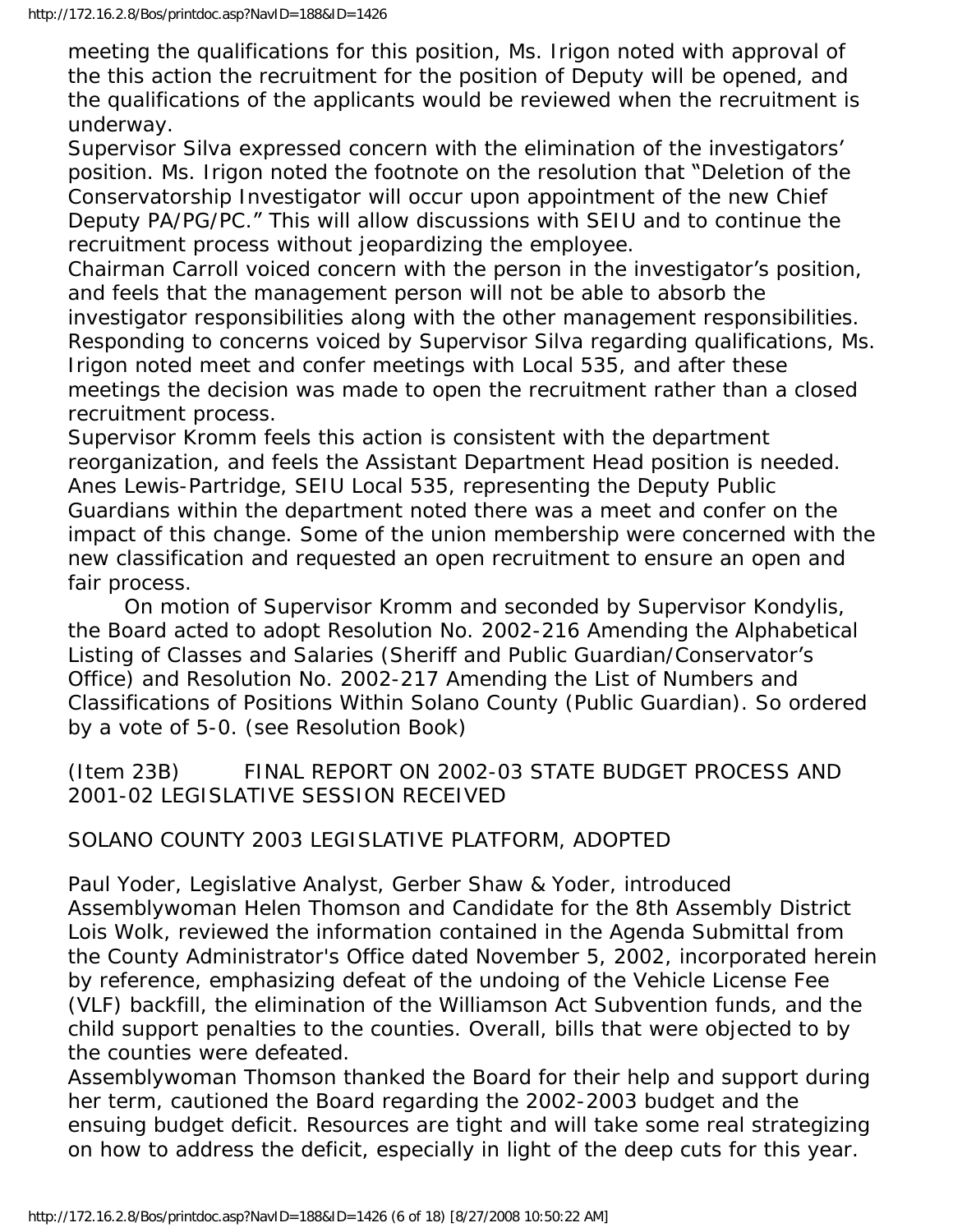Hopefully efforts to turn the economy around through economic development in local communities will work, it appears difficult times will continue. Mr. Yoder continued to outline the Solano County 2003 Legislative Platform. Responding to questions posed by Supervisor Kromm regarding legislation promoting city centered development, and air quality monitoring based on land use patterns, Mr. Yoder discussed several bills and bond measures for incentives to the cities for development within the cities, and support for incentive programs. Mr. Yoder noted that Oddessy 20/20 is now conducting modeling for air quality monitoring.

Assemblywoman Thomson noted this issue has come to the forefront in terms of growth management, sprawl, and traffic congestion. Currently there is not a clear focused approach for smart growth strategies, some leadership assistance from CSAC would be helpful in development of that type of platform and to bring all the pieces from the counties together. All factors should be considered before the State gives the counties specific number of dwelling units they must build.

Responding to a request by Supervisor Kondylis regarding an energy crisis update and the effects to future funding, with the State buying the transmission lines, recovery of the money stolen by the energy companies, and with integrated Family Courts and conflicting laws for children, Mr. Yoder noted the issuance of \$13 billion in bonds to repay the energy debt, and that there is a proposal to back the bonds with a surcharge on our energy bills. Mr. Yoder feels that the problems that caused the energy crisis are still there, and that many of the innovative ideas were put aside since the media is no longer highlighting the energy crisis. Any funds that are recovered would probably go into the State's General Fund. Mr. Yoder feels additional legislation may be needed regarding dependency issues.

Assemblywoman Thomson noted the need for one dedicated member in the Legislature that cares about children and family issues, but the issues are difficult and complex with many pieces of a disfunctional puzzle.

Assemblywoman Thomson feels that Candidate Wolk will work on the issue if elected.

Supervisor Silva noted the power crisis was paid for with our tax dollars, PG&E took all the money and put it in new with the mother company, higher energy charges were paid, and now there is going to be a surcharge on our bill to pay for the bonds. There should be some way to ding the power suppliers rather that the consumer having to pay for the energy three separate times. In the legislation for housing requirements there needs to be ways to adjust the numbers when general plans change.

On motion of Chairman Carroll and seconded by Supervisor Kondylis, the Board acted to receive the final report on the 2002-03 State budget process and the 2001-02 legislative session and to adopt the 2003 legislative platform. So ordered by a vote of 5-0.

(Item 23C) SUPERVISOR BARBARA KONDYLIS REAPPOINTED AS MEMBER AND SUPERVISOR JOHN SILVA REAPPOINTED AS ALTERNATE TO THE CSAC 2003 BOARD OF DIRECTORS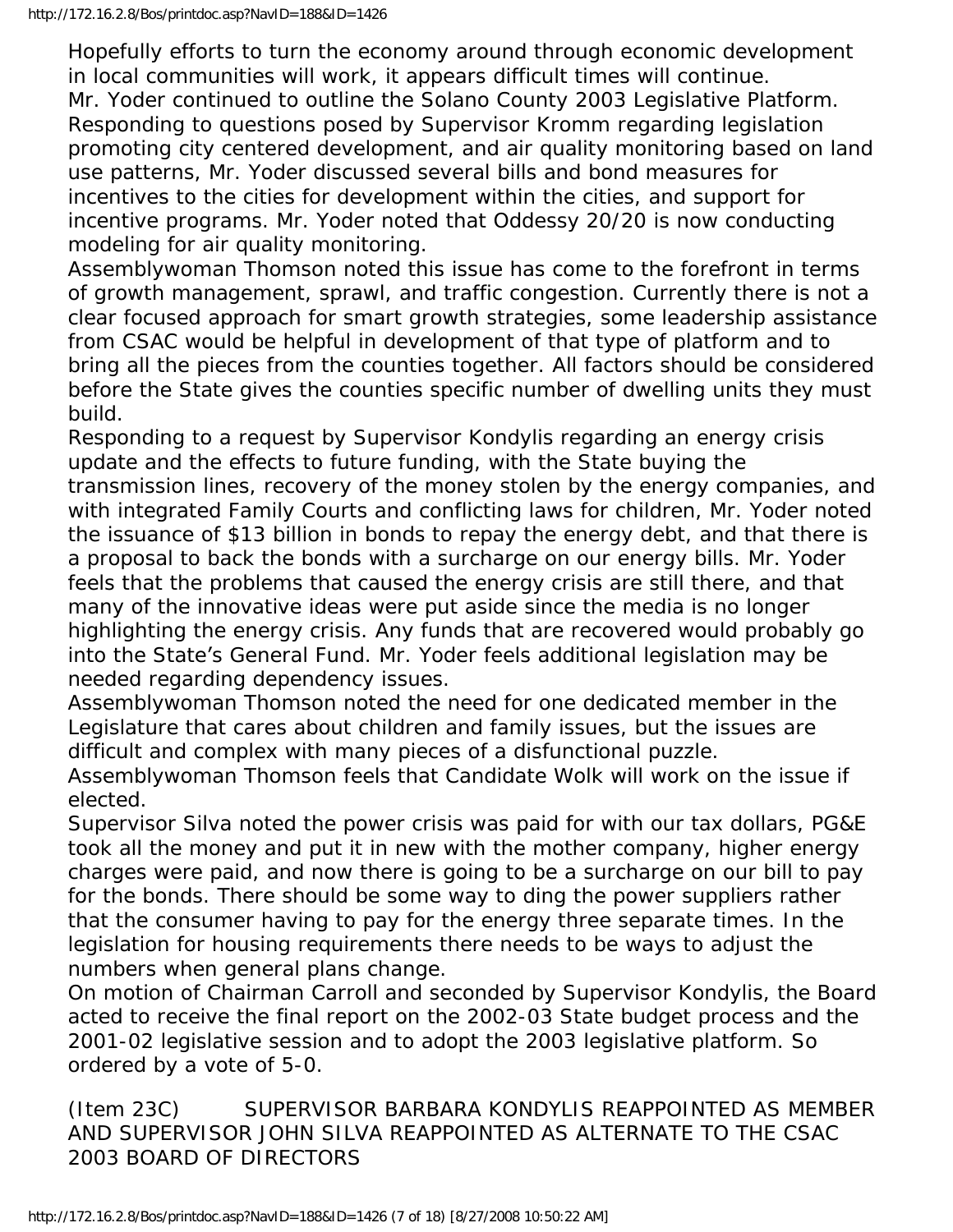On motion of Chairman Carroll and seconded by Supervisor Kromm, the Board acted to reappoint Supervisor Kondylis as the member and to reappoint Supervisor Silva as the Alternate Member to CSAC for the 2003 term. So ordered by a vote of 5-0.

(Item 23A) CLARK DESIGN BUILD OF CALIFORNIA CHOSEN TO DESIGN AND CONSTRUCT THE NEW SOLANO COUNTY GOVERNMENT CENTER

 The Board was provided with an Agenda Submittal from the County Administrator's Office dated November 5, 2002, incorporated herein by reference, regarding this project.

Assistant County Administrator Darby noted this is a transition from the preconstruction stage to the construction of the project, discussed contract negotiation process that is to begin, marketing of the bonds, and reviewed the key enhancements proposed by Clark Design/Build of California.

 Supervisor Kondylis discussed some of the ecological enhancements, the need to promote the use of natural materials in the building, and the need to use products that do not harm the environment.

 Responding to questions posed by Supervisor Thomson regarding electrical car charges, Mr. Hayes noted electrical car charges were not a building enhancement but were included in the base bid for the project. The County needs to aggressively promote this type of alternative energy, and Supervisor Thomson commended Mr. Hayes, who discussed the low interest rate that will be charged for the debt service.

 Supervisor Kondylis noted her opposition to the project, and feels that childcare facilities should be incorporated into the project. Mr. Hayes noted the childcare center that will open soon at the new Health and Social Services building. The center can accommodate about 60 children, and the project will be followed to see what the interest is at the facility. If additional childcare is needed downtown a facility close by would be used with space for an outside play area, and for the safety of the children.

 Supervisor Kromm feels that a childcare center is needed in the downtown campus within walking distance and on a long-term basis for flexible work schedules for a friendly family work environment.

 Supervisor Kondylis feels that if good quality childcare is available employees will take advantage of it, and that the childcare facility should be a priority for the downtown campus.

 Supervisor Silva feels that a lactation area be available in the new building, endorsed the new building that will offer a one-stop facility, commended Supervisor Kromm and the project team with putting the project together, and noted the need to provide better working conditions.

 Supervisor Kromm commended Kanon Artiche, Architect, for doing a wonderful job, and the leadership he has brought to the project.

 County Administrator Michael Johnson noted the groundbreaking December 10, 2002.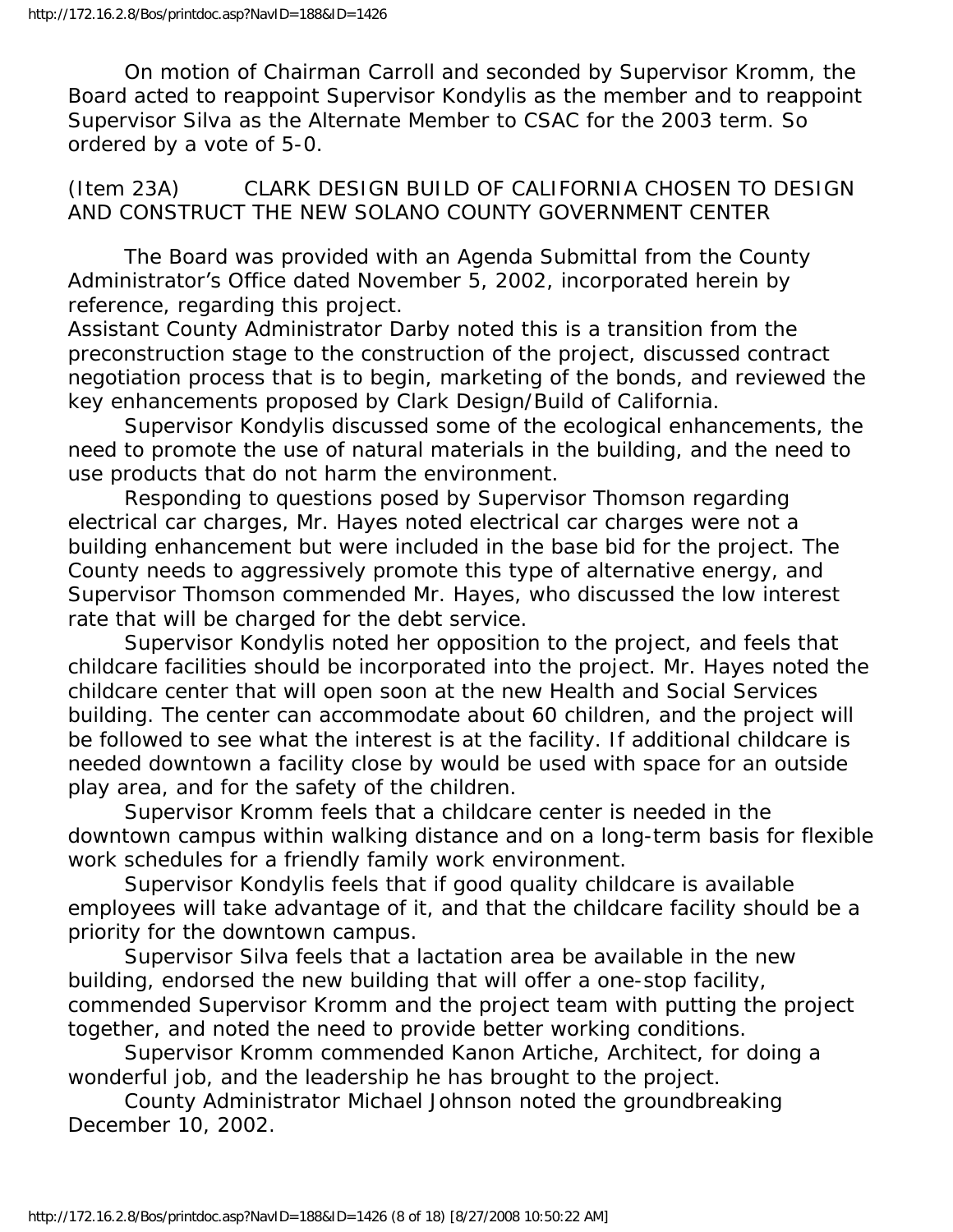#### (Item 24A) REPORT ON THE HEALTH AND SOCIAL SERVICES DEPARTMENT'S (H&SS) FY2001-02 YEAR-END FISCAL STATUS, RECEIVED

### APPROPRIATION TRANSFER FROM GENERAL FUND CONTINGENCIES TO HEALTH AND SOCIAL SERVICES IN THE AMOUNT OF \$1,345,685, APPROVED

#### APPROPRIATION TRANSFER IN THE AMOUNT OF \$2,907,554, APPROVED

Director of Health and Social Services Patrick Duterte noted he has been on the job for one year, the goals of the position, and some of the resulting departmental issues that must be addressed along with resolutions to these problems. Mr. Duterte reviewed the information contained in the Agenda Submittal from his department November 5, 2002, incorporated herein by reference, regarding the FY 2001-02 fiscal situation of his department, and noted an analysis report of the administration division and reorganization of the department.

Anes Lewis Partridge, SEIU Local 535, acknowledged the impending State budget impacts, noted work done by SEIU International relating to the State budget, encouraged better communication with Local 535 on dealing with the fiscal situation, and noted willingness to work with the department to "do more with less".

Kim Thomas, Children's Network, discussed local efforts and the difficulties relating to drawing down funding streams that are untapped at the Federal and State level, the need for all involved entities to learn how to quickly and efficiently draw down these funds, and increasing the Early Periodic Screening Diagnosis and Treatment (EPSDT) program. Ms. Thomas offered to convene community based providers, County representatives along with the Children's Network to make EPSDT and similar funding sources a reality through education of the process.

Supervisor Thomson encouraged that a group be put together to utilize this type of funding, since funding cuts are eminent.

John Haugen, Basic Needs Committee, requested any funds available for use for the Winter Shelter Program, to work in conjunction with the cities for rental assistance programs and to find ways to help people, especially families, maintain their current housing.

Responding to questions posed by Supervisor Kromm how the errors were discovered, and how the contractors were authorized to work without contracts, Mr. Duterte noted the problems were found in the department, and outlined anticipated EPSDT funding and factors surrounding the contracts not being amended while services were still being delivered. Britt Ferguson, County Administrator's Office outlined the factors that contributed to the overall situation. There was a brief discussion regarding ensuring delivery of services, and eligibility of clients.

Responding to questions posed by Supervisor Kromm regarding determining the level of and appropriateness of services, Kathy Kramer, Interim Mental Health Director, noted contractors do clinical assessments of clients to determine if services are necessary. Contractors are included in a monthly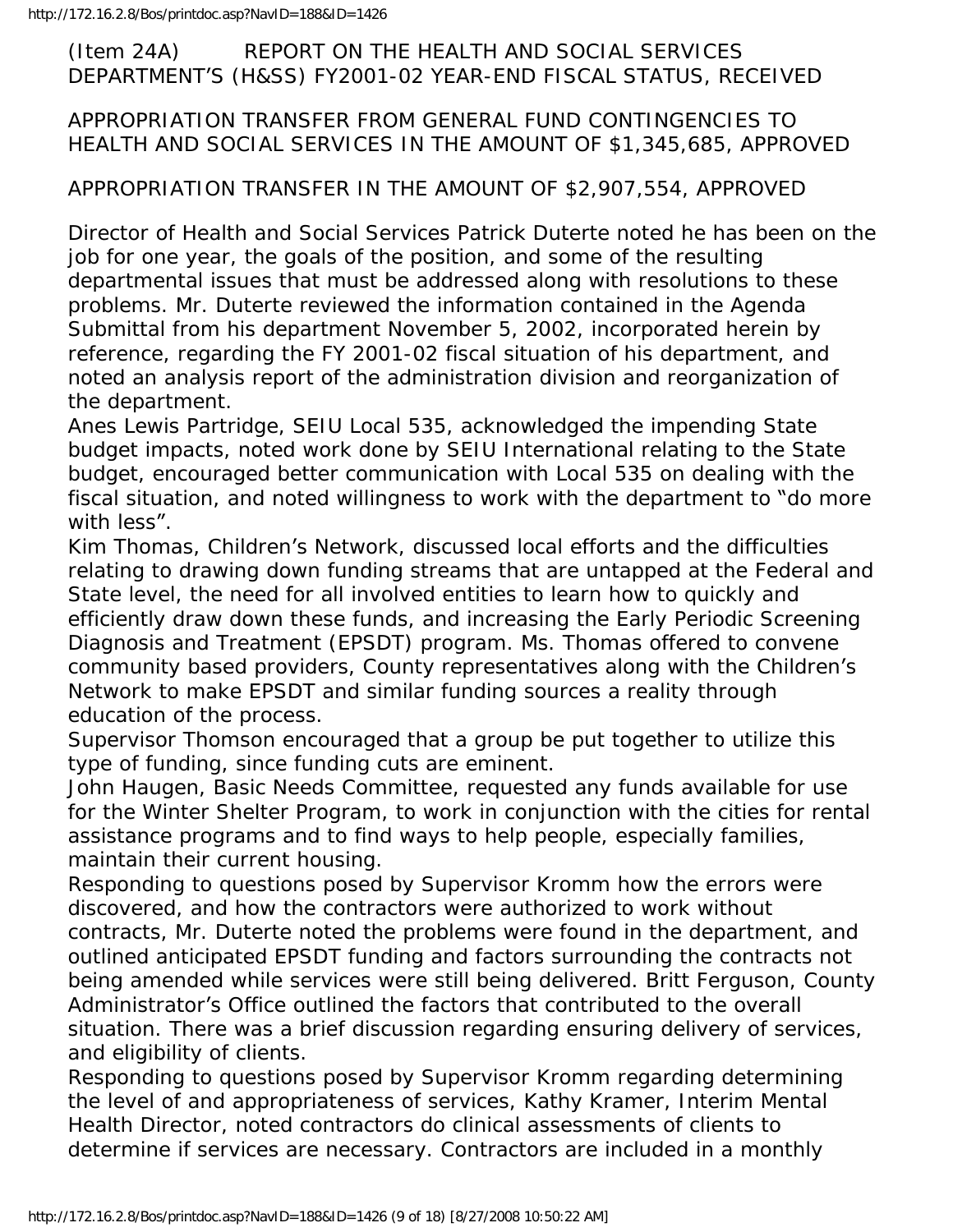County utilization process to ensure compliance with Medical standards. Responding to questions posed by Supervisor Kromm regarding compliance audits by the County internal auditors, Quang Ho, Assistant County Administrator – Budget, discussed concern by the Auditor's Office through the contract administration process. The Auditor encumbered the additional contract billing amounts since the services were already provided. This allowed the department to accrue, process and pay the added claims. Responding to questions posed by Supervisor Kromm regarding administering contracts and spot checking for compliance, Mr. Duterte noted concern regarding monitoring, and is included as a key component in the reorganization of the department. Supervisor Kromm noted the need for independent audits.

 On motion of Supervisor Kondylis and seconded by Supervisor Kromm, the Board acted to receive a report on the Health and Social Services Department's (H&SS) FY2001-02 year-end fiscal status, to approve the increased General Fund appropriation for Health and Social Services in the amount of \$1,345,685, and to approve an appropriation transfer in the amount of \$2,907,554. So ordered by a vote of 5-0.

(Item 24B) CONTRACT AMENDMENTS WITH MENTAL HEALTH CONSUMER CONCERNS, ALAMEDA COUNTY NEURO-BEHAVIORAL CARE PROGRAM, DR. MARY ANN BARR, STAFF CARE, ALDEA, CAMINAR SELF HELP SERVICES, CAMINAR RE LAUREL CREEK PROGRAM, CAMINAR RE HOMELESS HOUSING PROGRAM, APPROVED

The Board was provided with an Agenda Submittal from Health and Social Services dated November 5, 2002, incorporated herein by reference, regarding amending various mental health agreements for fiscal year 2001/2002. Responding to questions posed by Supervisor Kondylis regarding the increase to over \$270,000 for 2 beds with the Alameda County Neuro-Behavioral Care Program, why some of the programs for residential care are so expensive, and the rehabilitation rate, Kathy Kramer, Interim Mental Health Director, noted the total number of beds is seven, the increase was for 2 additional beds. The Alameda County Neuro-Behavioral Care Program is an adult program, and the contract with Santa Clara County listed in Item 24D is for an adolescent program which is more expensive. A small percentage of the clients at the Alameda County Neuro-Behavioral Care Program do get out and live in community based board and care homes, but many will never leave due to neurological deficits, these are the most severely impaired clients.

 On motion of Supervisor Kromm and seconded by Supervisor Silva, the Board acted to approve the contract amendments with Mental Health Consumer Concerns, Alameda County Neuro-Behavioral Care Program, Dr. Mary Ann Barr, Staff Care, Aldea, Caminar Self Help Services, Caminar re Laurel Creek Program, Caminar re homeless housing program. So ordered by a vote of 5-0.

(Item 24C) CONTRACT AMENDMENTS WITH CHILD HAVEN, FAMILIESFIRST, ALDEA RE THERAPEUTIC BEHAVIORAL SERVICES, SENECA,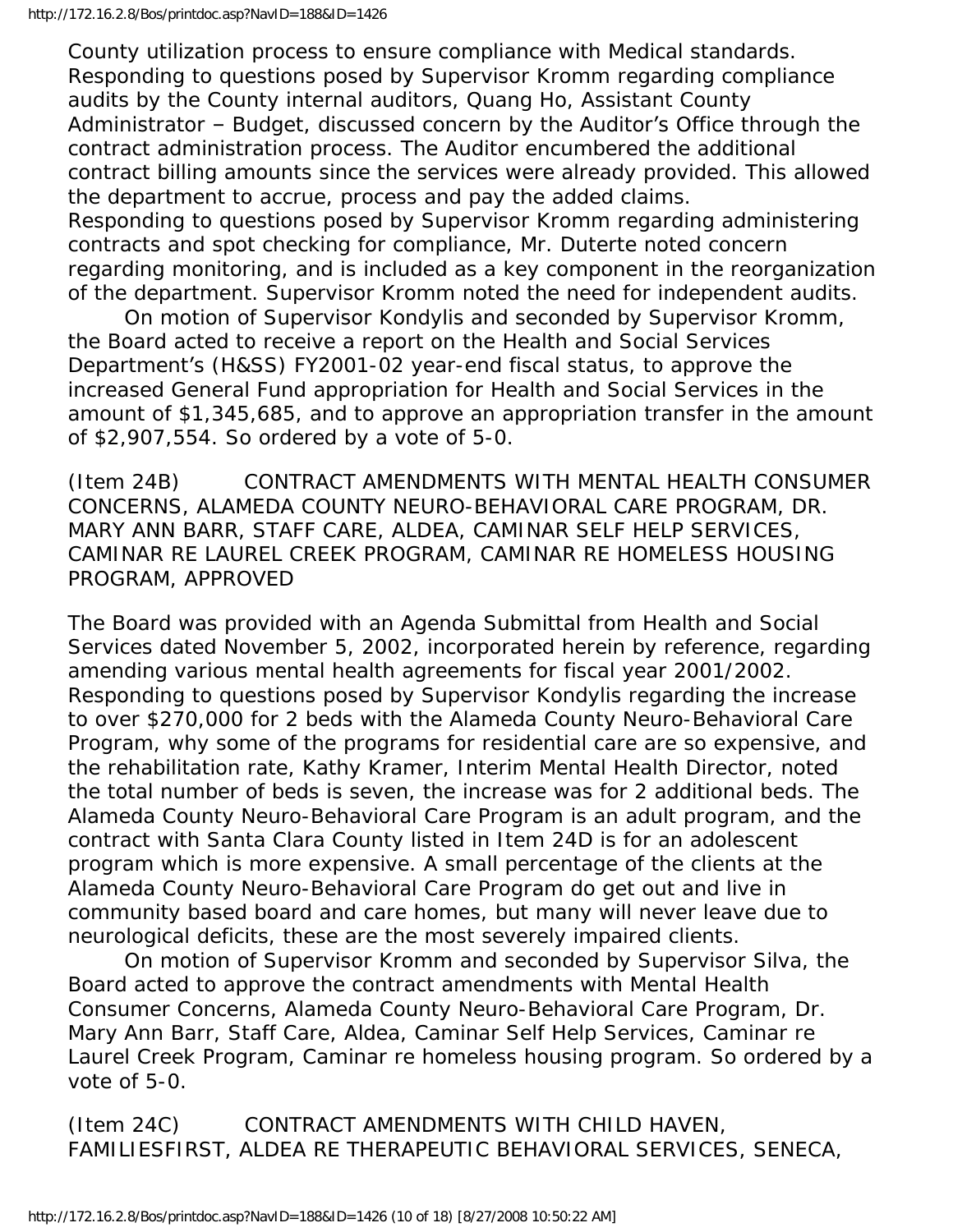#### YOUTH AND FAMILY SERVICES, FAMILIES FIRST-DAY TREATMENT, ALAMEDA COUNTY-STARS, APPROVED

The Board was provided with an Agenda Submittal from Health and Social Services dated November 5, 2002, incorporated herein by reference, regarding amending various mental health agreements for children's' mental health services for fiscal year 2001/2002.

Shelley McEwan, Executive Director Child Haven, discussed the difficulties on sorting out the Early Periodic Screening, Diagnosis and Treatment (EPSDT) contract situation, and a letter of understanding for an augmentation with the County under EPSDT. This is not a matter of contractor abuse, the contractors are the first line to deal with serious problems. The Mental Health Department workers see the huge need of services that are necessary, and are dealing with the needs with the available resources. The contractors provide services, sometimes they do not collect all the funds for services due to the complexity of the situation, and Ms. McEwan emphasized the huge demand that EPSDT can help to meet and the need to make it work.

Steve Schmidbauer, Families First, has served the County since 1982, very difficult times are coming to provide these types of services, noted the work that has been done to work together to meet the difficult future. The contractors try to provide the services the best that they can, there are outcomes, accountability, and welcomes audits.

Billie Middleton, Executive Director Youth & Family Services, noted the work done by the contractors and County staff to resolve this issue. Every dollar was spent appropriately, discussed a school program for dual diagnosis with 140 children on the waiting list that was begun on the verbal ok of the County, along with other programs being initiated and administered by Youth and Family Services. Ms. Middleton acknowledged that overspending on a contract would not be reimbursed, and welcomes auditing. More and more you find that contractors and the County are intertwined, and working together will add to the services that can be provided.

 On motion of Supervisor Kondylis and seconded by Supervisor Thomson, the Board acted to approve the contract amendments with Child Haven, FamiliesFirst, Aldea re Therapeutic Behavioral Services, Seneca, Youth and Family Services, Families First-Day Treatment, Alameda County-STARS for mental health services to children for FY2001/02. So ordered by a vote of 5-0.

(Item 24D) AGREEMENT WITH SANTA CLARA COUNTY RE FACILITY BEDS AT STARLIGHT ADOLESCENT CENTER FOR FY2000/01 AND FY2001/02, APPROVED

Director of Health and Social Services Patrick Duterte reviewed the information contained in the Agenda Submittal from his department dated November 5, 2002, incorporated herein by reference, regarding contracting for two dedicated community treatment facility beds at Starlight Adolescent Center with Santa Clara County.

Responding to questions posed by Supervisor Kondylis regarding the possibility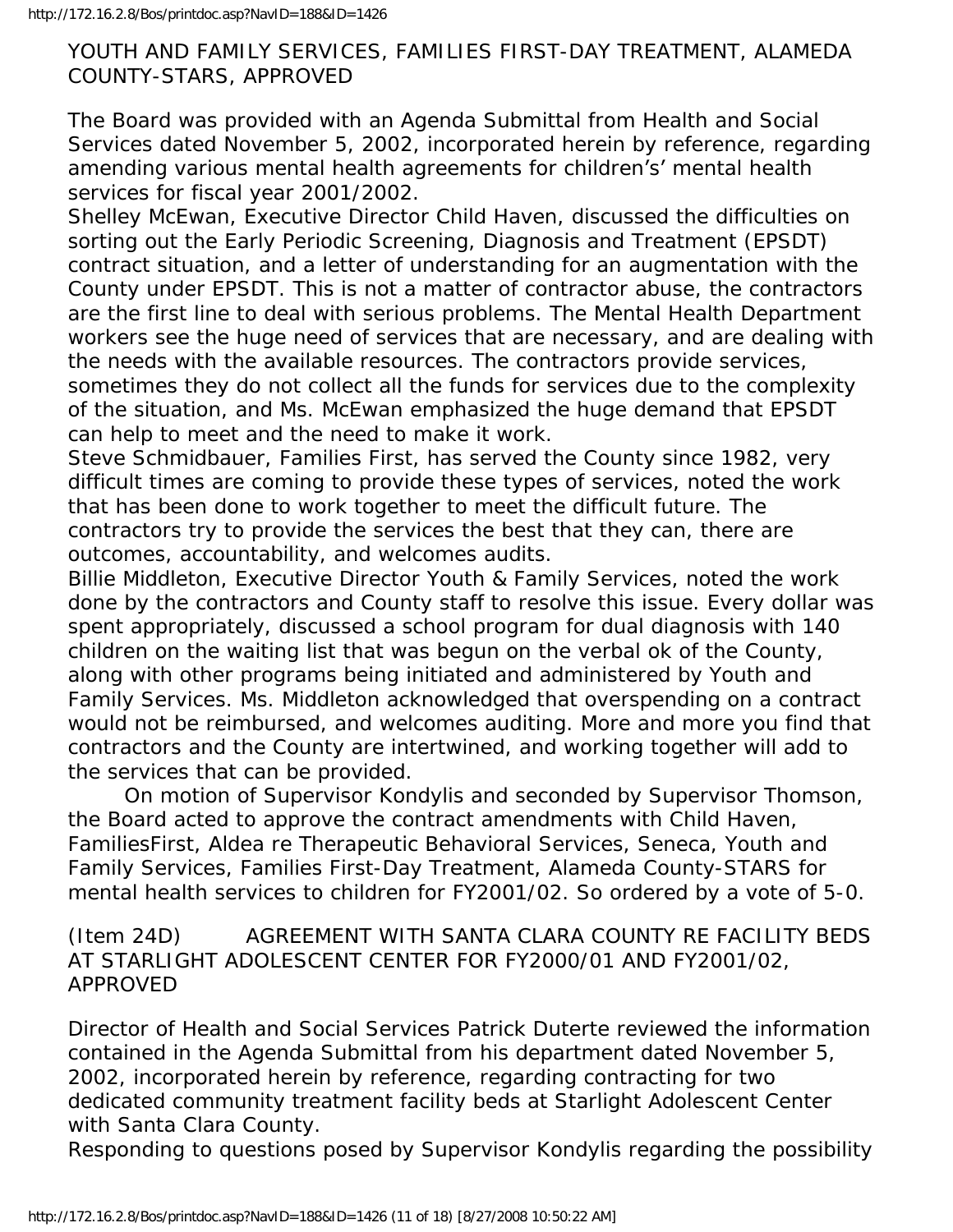these children will leave this facility, and turnover rate, Kathy Kramer, Interim Mental Health Director, noted there is more hope for the children than adults in these situations, and discussed the good successes in working with these kids. Responding to questions posed by Supervisor Kondylis regarding the turnover rate, and statistics on the causes of the illnesses, Debbie Terry–Butler, Acting Children's Mental Health Administrator, discussed the Community Treatment Facility program, levels of care, the good outcomes they are seeing from this type of program, and the types of clients placed in this high level of care facility. Ms. Terry-Butler noted that three of the four clients in the program were victims of child abuse.

Supervisor Kondylis noted how expensive this type of program is and how much cheaper prevention programs are.

Supervisor Kromm endorsed the cooperative planning process mentioned by Kim Thomas of the Children's Network, the need to reorganize how services are provided to kids, and to ensure contractors are complying with the terms of their contracts.

 On motion of Supervisor Kondylis and seconded by Chairman Carroll, the Board acted to approve an agreement with Santa Clara County for Facility beds at Starlight Adolescent Center for FY2000/01 and FY2001/02, and to authorize the Chairman to sign said agreement on behalf of Solano County. So ordered by a vote of 5-0.

(Item 25A) ADDENDUM TO TREASURER/TAX COLLECTOR/COUNTY CLERK'S INVESTMENT POLICY, APPROVED

 Britt Ferguson, County Administrative Office, discussed the correlation of the three issues in Item 25. Mr. Ferguson noted 25A addresses policies of investment of the proceeds from the securitization of the Tobacco Master Settlement (MSA) revenues. Item 25B pertains to the investment of funds, annual spending levels, the development of a detailed expenditure plan for the next few years, recommendations for long term investing, and an update of the strategic plan for the MSA funds.

 Mr. Ferguson discussed the expenditure plan, Item 25B incorporated herein by reference, and on spending levels over the next few years, and how much money would be available in the following years. Mr. Ferguson reviewed a "Matrix: Tobacco Master Settlement Savings and Spending Options" recommending Option B, and outlined the priorities relating to the MSA funds previously determined by the Board. The other spending scenarios were reviewed, incorporated herein by reference. The spending recommendations were suggested only through 2004/2005, with the recommendation that the Treasurer invest funds to insure that \$3.5 million be available to spend each year after that. The goals and spending plans would be reassessed and modified after the initial three years.

Responding to questions posed by Supervisor Kromm if Option 3 is consistent with the Strategic Plan, Mr. Ferguson noted it is consistent with the Strategic Plan group recommendations and as modified at direction of the Board.

Treasurer-Tax Collector-County Clerk Charles Lomeli noted the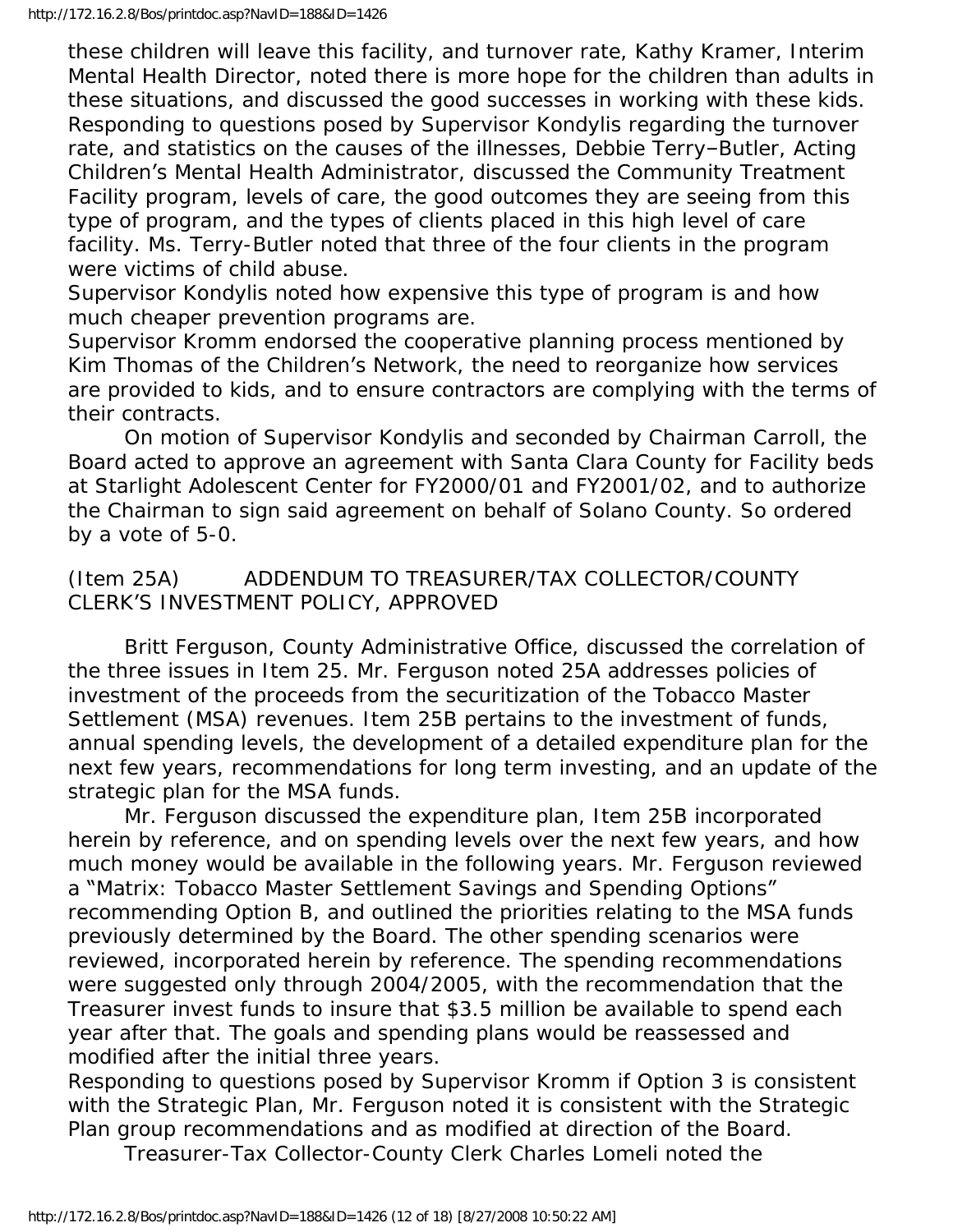investment policy must be amended since two things will be done differently with MSA money. These funds, while allocated, will be invested in tax fee securities, which the County currently does not do. The securities would also be invested for a longer term, possibly up to 20 years. The goal is to structure the investments to mature when the funds are needed to maximize the earnings. The oversight committee endorses the changes.

Supervisor Kromm noted the Board must be aware that over the term it may appear that there are paper loses, and that the investments must go to full maturity for profits. Responding Mr. Lomeli noted a significant amount of the portfolio will be short leaving flexibility to have money available when interest rates go up, and the need to know how much the Board wants to spend each year. As part of the budget planning the investments will be reviewed. Mr. Lomeli discussed variables, and that investing would be done to match the allocation schedule.

Supervisor Kondylis feels we need to stick with the plan and emphasized again and again to ensure in the future that these funds are spent ONLY as outlined in the strategic plan.

Assistant Director of Health and Social Services Moira Sullivan reviewed information contained in the Agenda Submittal for Item 25C, incorporated herein by reference, discussing an update of implementation of the strategic plan and some related actions. Ms. Sullivan noted implementation of support services for the indigent population and a pilot project under the County Medical Services Program (CMSP). Ms. Sullivan noted success of the pilot program resulting in overspending of the budget, and continued to outline the program with 3,600 eligible in the program that was budgeted for 2,600. Ms. Sullivan reviewed aspects of the program, noted one reason for higher costs is due to no trauma care facilities in the County, and interest by the CMSP Governing Board to continue the pilot for at least one more year. The CMSP Governing Board has agreed to contribute 50% of the additional cost to keep the pilot whole. Ms. Sullivan reviewed the recommendations and funding.

 Supervisor Silva voiced concern with overspending, and questioned if spending reductions were considered, and funding of the program, Ms. Sullivan noted the County has no control over program enrollment that is based on eligibility, and gave a full background and history of the CMSPDT program, the requirements and obligations of the County as a program participant. The pilot program is working to provide better access to healthcare at a reduced cost. Supervisor Silva noted concern with spending of the MSA money only for new projects when in-house programs, such as this, need to be funded.

 Superior Court Executive Officer Chuck Ramey (re Item 25B) voiced concern regarding the future of the Adult Drug Court, noted MSA funding that was used to support the Adult Drug Court, that no funds are available through Trial Court Funding to continue the Adult Drug Court, and the need for funding to continue this program. With current budget shortfalls the program will start shutting down in December, and feels the Adult Drug Court Program does appropriately fit into the health access component of the Strategic Plan. The referrals to the program have increased significantly mainly due to the people failing the Proposition 36 Program. Mr. Ramey noted the importance of the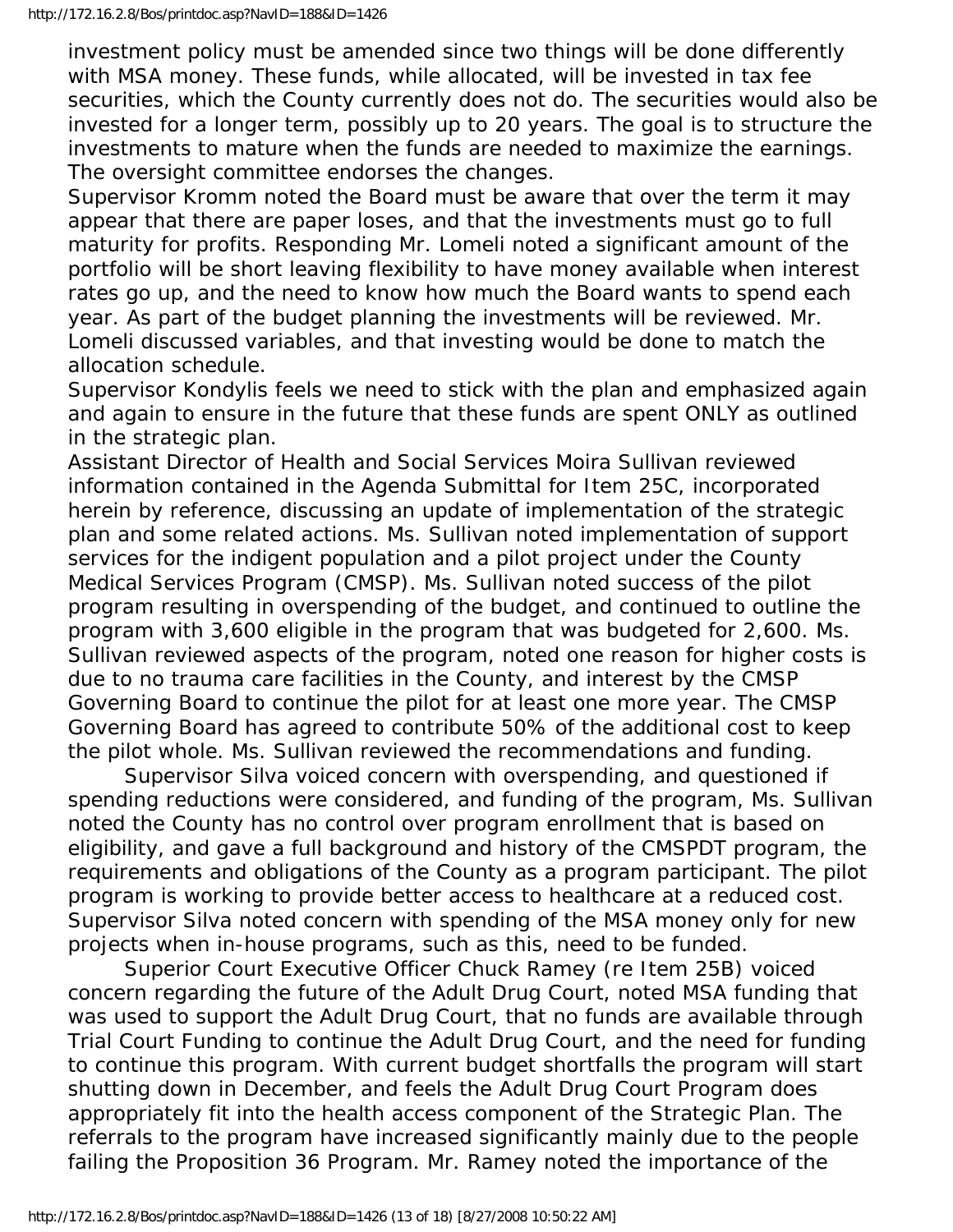Adult Drug Court in the overall Family Drug Court and Juvenile Drug Court Programs.

 Patrick Hughes, Solano Coalition for Better Health, commented on the process on MSA, the Strategic Plan and the benefits, and noted support for the minor funding revisions recommended in Item 25C.

 Responding to questions posed by Supervisor Kondylis regarding continuing the Adult Drug Court, Director of Health and Social Services Patrick Duterte feels that the full implications of the State Budget need to be analyzed before any spending changes are determined.

 Bob Harrison, Vacaville Police Chief and representing several Vacaville organizations, noted support for the Strategic Plan, the need to sustain programs in the communities, and encouraged support for the minimum of three to five years funding.

 Marcia Jo, Health and Social Services, noted the importance of reducing rates of health access in the Strategic Plan, feels the Board adopted the broad vision to get people insurance and into a system of care, and then address the other barriers keeping people from health care. In the reducing rates strategic plan it is largely focused on a prevention focus for children, and noted support for the strategic plans and the results that can be reviewed in a couple of years for analysis of MSA funding and future spending.

 Supervisor Kondylis noted the importance of elimination of substance abuse, and the need to consider funding for the Adult Drug Court and how the program fits with health access.

Vice-Chairman Kromm suggested considering the matter at review of State funding, and the overall goal for prevention programs.

Supervisor Kondylis feels the Stratigic Plan is flexible, adjustments can be made.

Vice-Chairman Kromm noted support for the specific spending plan for the next three years, and then a goal of a dollar amount for the out years without being tied to specific programs.

Supervisor Kondylis noted the end result here is that there will always be money there to earn interest for the money to spend, and not to supplant what we are suppose to be doing but to enhance.

Mr. Ferguson discussed the recommendation of planned spending for three years, and to direct the Treasurer to invest to provide a minimum of \$3.5 million per year in the out years, and in about two years to review the plan and spending levels based on the information available at that time.

Responding to questions posed by Supervisor Kondylis regarding how often the Board would get reports to determine if the policy needs to be changed, Mr. Lomeli noted the Board would be receiving monthly report on the specific tobacco investments, a report as part of the mid-year review, and also in the annual budget process.

On motion of Supervisor Thomson and seconded by Supervisor Silva, the Board acted to approve Addendum (A) to the Treasurer-Tax Collector-County Clerk's Investment Policy regarding the Tobacco Master Settlement Endowment. So ordered by a vote of 4-0; Chairman Carroll excused.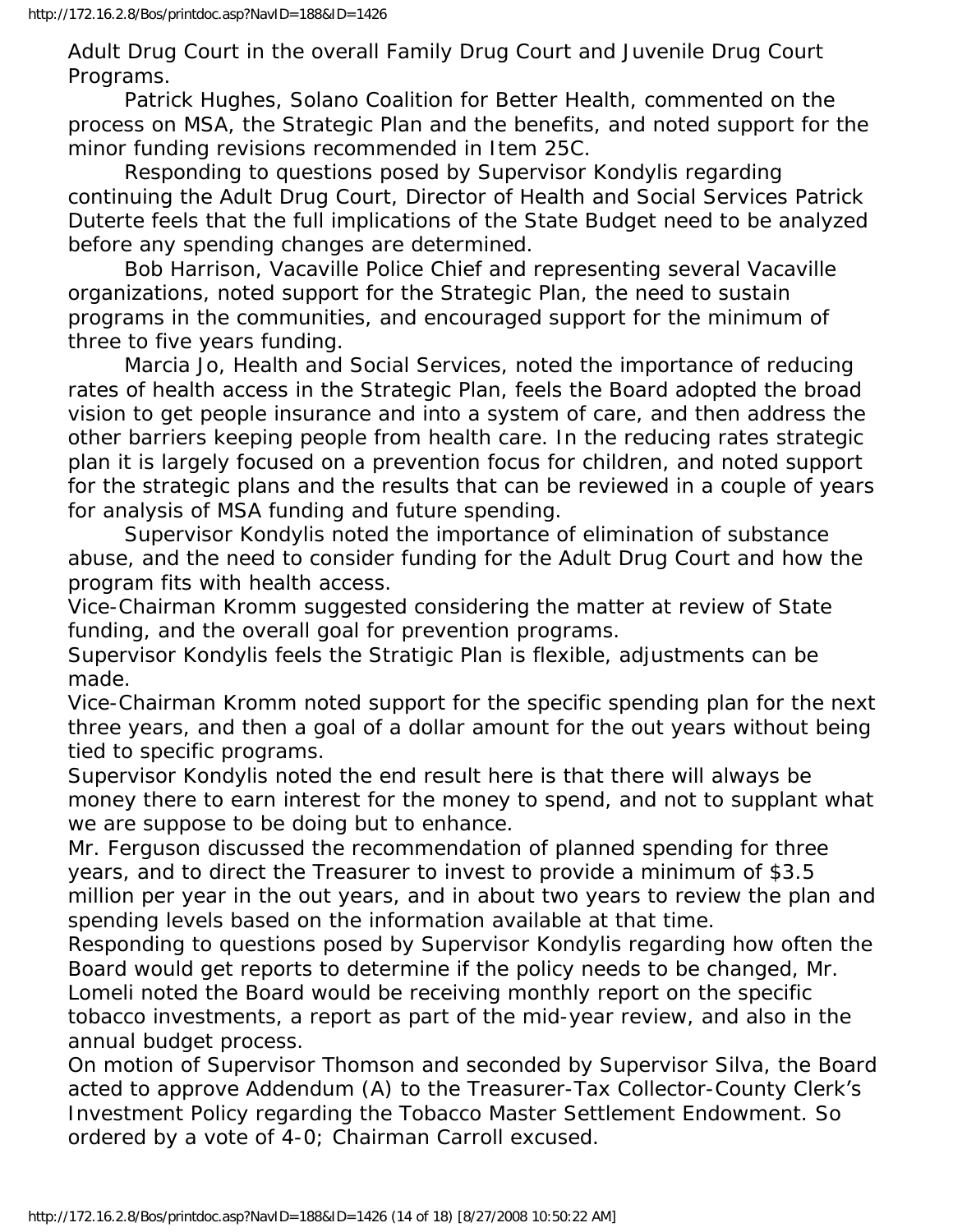(Item 25B) EXPENDITURE PLAN FOR TOBACCO MASTER SETTLEMENT AGREEMENT (MSA) FUND, APPROVED

APPROPRIATION TRANSFER IN THE AMOUNT OF \$55,713,685 IN TOBACCO MASTER SETTLEMENT BOND PROCEEDS, APPROVED

For discussion see Item 25A.

 On motion of Supervisor Silva and seconded by Supervisor Thomson, the Board acted to approve staffs proposed MSA Expenditure Plan that sets goals of having MSA funds available to spend at a rate of \$3.8 million in FY 02/03 and \$4.35 million in FY 03/04 and FY 04/05, to direct the Treasurer to invest the MSA funds based on the Expenditure Plan and to assume that the MSA funds will be spent at a rate of \$3.5 million per year after FY 04/05 and that a new spending plan would be developed at that time, and to approve a budget adjustment as outlined in the report. So ordered by a vote of 4-0; Chairman Carroll excused.

(Item 25C) MASTER SETTLEMENT AGREEMENT (MSA) UPDATE REPORT, RECEIVED

DIRECTOR OF HEALTH AND SOCIAL SERVICES TO NEGOTIATE AN AMENDMENT TO THE COUNTY MEDICAL SERVICES PROGRAM (CMSP) PARTICIPATION AGREEMENT

VARIOUS CONTRACTS AND AMENDMENTS FOR MSA ACTIVITIES, APPROVED

For discussion see Item 25A.

 On motion of Supervisor Silva and seconded by Supervisor Kondylis, the Board acted to accept the Master Settlement Agreement Update Report, to authorize the Health and Social Services Director to negotiate an amendment to the CMSP Participation Agreement not to exceed a total contract of \$11.5 million, to approve the use of MSA funds to pay 50% of the negotiated amendment, to authorize the Chairman to sign the resulting amendment, to approve various contracts and amendments for MSA activities with the Chairman signing those agreements. So ordered by a vote of 4-0; Chairman Carroll excused.

(Item 26A) INITIATE PROCEEDINGS TO VACATE OF A PORTION OF MERIDIAN ROAD, APPROVED

PUBLIC HEARING ON THE PROPOSED VACATION SET FOR DECEMBER 10, 2002 AT 2:00 P.M.

The Board was provided with an Agenda Submittal from Environmental Management dated November 5, 2002, incorporated herein by reference, regarding setting a hearing regarding the vacation of a portion of Meridian Road adjoining Travis Air Force Base.

On motion of Supervisor Silva and seconded by Supervisor Kondylis, the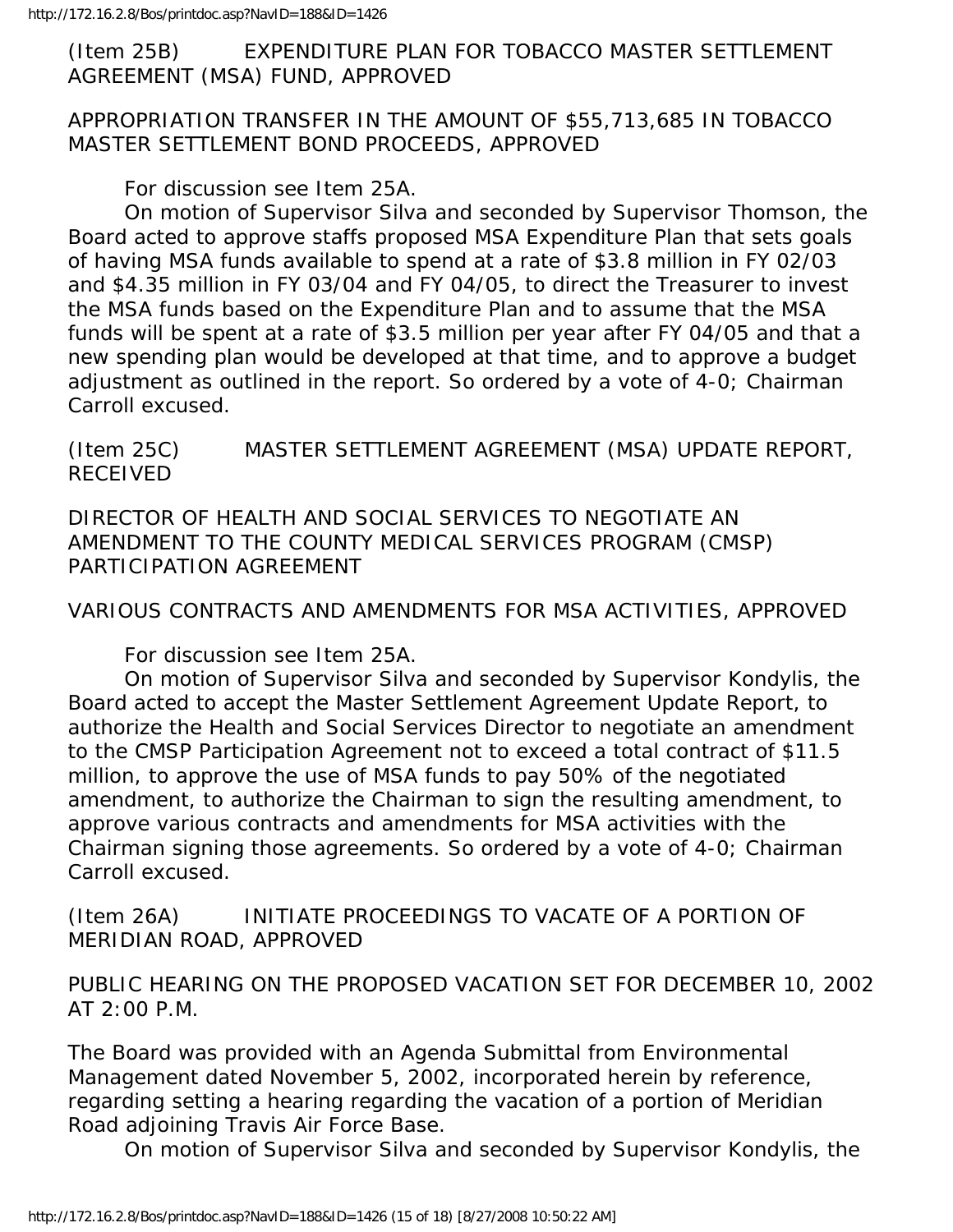Board acted to initiate proceedings for vacation of a portion of Meridian Road immediately north and south of Travis Air Force Base, and to set a public hearing on the proposed vacation on December 10, 2002 at 2:00 p.m. So ordered by a vote of 4-0.

#### (Item 26B) STATUS REPORT ON THE HABITAT CONSERVATION PLAN, RECEIVED HABITAT CONSERVATION PLAN REFERRED TO THE SOLANO COUNTY AGRICULTURAL ADVISORY COMMITTEE FOR DISCUSSION AND RECOMMENDATIONS

 The Board was provided with an Agenda Submittal from Environmental Management dated November 5, 2002, incorporated herein by reference, regarding the Habitat Conservation Plan (HCP) that is being prepared by the Solano County Water Agency.

General Manager David O'Kita, Solano County Water Agency, reviewed a background on the Habitat Conservation Plan (HCP), the origins and scope of the plan. Mr. O'Kita reviewed a visual presentation titled "Solano NCCP/HCP", incorporated herein by reference, covering the Introduction, Topics of Discussion, Origins of Solano NCCP/HCP, HDP Requirement, Species List, Covered Areas, Covered Activities, Activities Not Covered, Steering Committee, Other Groups, Science Advisors, Status, and Local Reaction Agriculture Concerns.

Responding to questions posed by Vice-Chairman Kromm regarding adding or removing endangered species to the plan, Mr. O'Kita noted the plan would have to be amended to add additional species. This permit can be in effect for 50 years, which is the reason to include all the endangered species in the County in the beginning. When a species is in the plan you are committed to cover that species.

Responding to questions posed by Supervisor Silva regarding negotiation of the agreement to do the HCP, boundaries effecting habitats, and the "willing seller", Mr. O'Kita noted you can negotiate removal of a species, but past practice has been to not remove any. Supervisor Silva noted there will be hesitation when you can not remove a species from the plan that is no longer on the Endangered Species List. This plan will result in additional habitats from willing sellers, and Mr. O'Kita discussed other options such as easements or direct purchases to get the necessary land for habitat. These points will be addressed as the Water Agency goes through the process.

Paul Lum, President Solano County Farm Bureau, reviewed the outline of concerns as listed in Attachment 3 of the Agenda Submittal, expressing real concern with expansion of the plan resulting in many issues, with many of the species not being on the Federal list of endangered species, with the science behind the species on the NCCP, and with the mitigation requirements. The Farm Bureau has been advocating performing cost benefit studies, with studies on the availability of willing sellers, and habitat land in the County. There is the question on how much off-site mitigation land is needed. With these questions the Farm Bureau would like to keep the HCP to the original requirements, and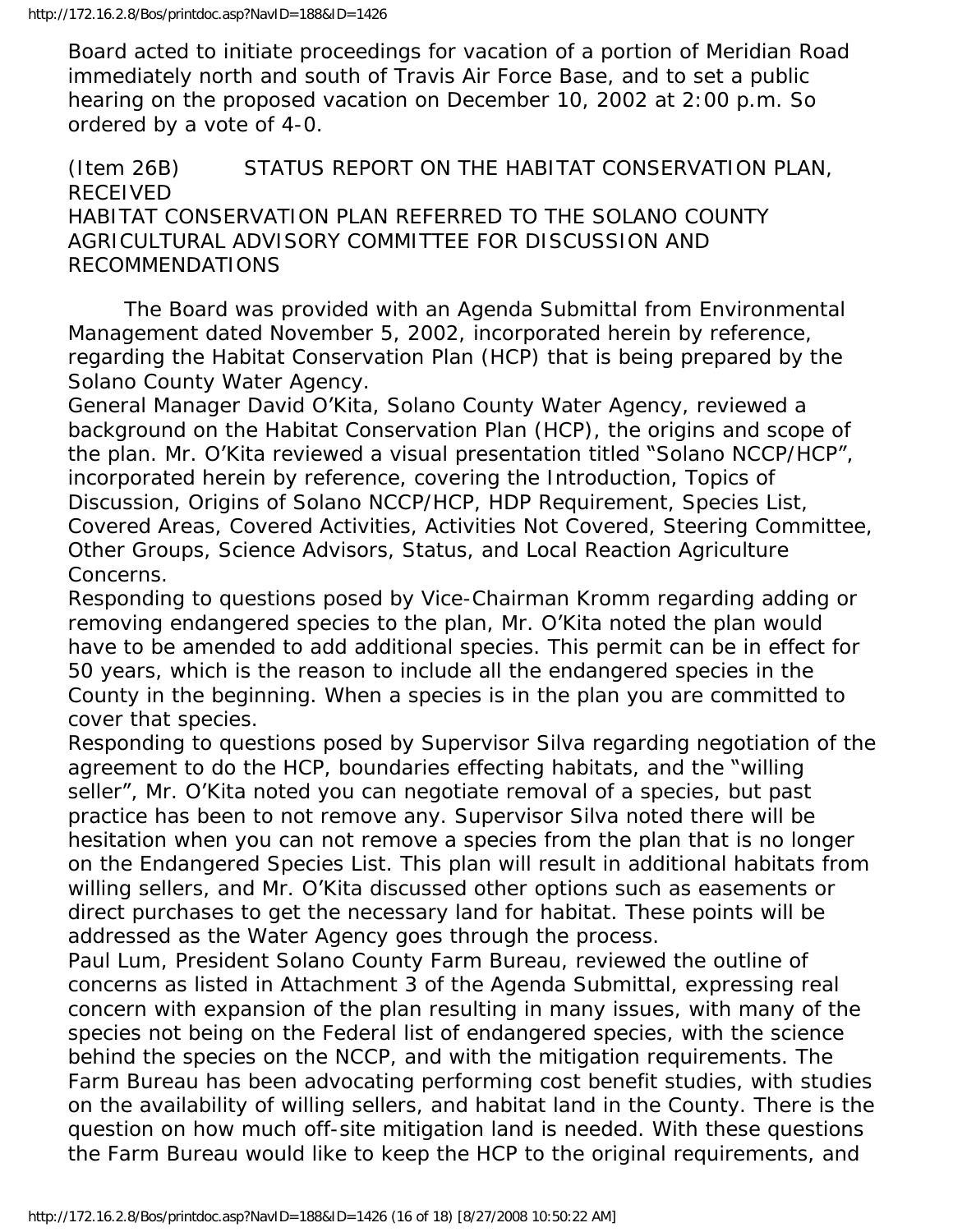is requesting the County remain a non-applicant. Mr. Lum noted costs associated with the HCP could result in higher permit costs to the public, and requested that Farmers and Ranchers never be required to become an applicant to the HCP.

Responding to questions posed by Vice-Chairman Kromm regarding the County signing on as an applicant after the plan is adopted, and the County incurring costs if it is an applicant, Mr. O'Kita suggested if the County wants to be an applicant to sign on now since signing on after would be difficult. Costs would only occur if the County had to mitigate its own activities such as roadside drainage, relative to land use the costs would be passed on to permit applicants.

Director of Environmental Management Birgitta Corsello outlined some areas where fees could be increased as a result of costs associated with this plan. Responding to questions posed by Vice-Chairman Kromm to ensure farmers never become applicants, Mr. Lum noted the increase in regulations to the farmers, and wants to make sure that the County is aware of the concerns of the farmers. There is a concern that the County may sign on to the HCP as Yolo County did, and noted trends increasing regulations on farmers. Responding to questions posed by Supervisor Thomson regarding Yolo County being a partner on the HCP, Mr. O'Kita noted in Yolo County the process has been going on for 8 to 10 years, and that Yolo County is a partner with the cities. Solano County may be less inclined to join since there is not the development in the unincorporated area.

Ms. Corsello outlined areas that are not included in the HCP, risks of not being a partner, the pre-negotiated exchange rate included in the plan, and reviewed some of the outstanding questions that will be answered during development of the plan. Ms. Corsello feels there could be added costs for environmental documents that will be required if the County is not a partner in the report, that in the future we will be dealing with air quality emissions, with storm water pollution prevention and tail water issues relating to agricultural activities. Environmental issues will become more complicated in the future. Donna Harr, Solano County Citizens Alliance, voiced concern with added regulations and how they are applied to the farmers lands, feels control of the land is the issue. The HCP will take local control away from the Board of Supervisors, and Ms. Harr wants to see the least amount of control while remaining under the jurisdiction of the elected officials. We need to consider the implications and how they will affect us as a County and the agricultural community over the next 50 years.

Mike Regan, Government Affairs Director Vacaville Chamber of Commerce, voiced concern with the voluntary expansion of the HCP to added species and areas without consideration of the economic consequences. Mr. Regan believes the Board should be making the decisions regarding the expansion of the HCP. There are many entities concerned if a large portion of agricultural land is removed from production, and requested higher level negotiations for added benefits to the County be conducted.

On motion of Supervisor Thomson and seconded by Supervisor Silva, the Board acted to refer this matter to the Agricultural Advisory Committee for discussion